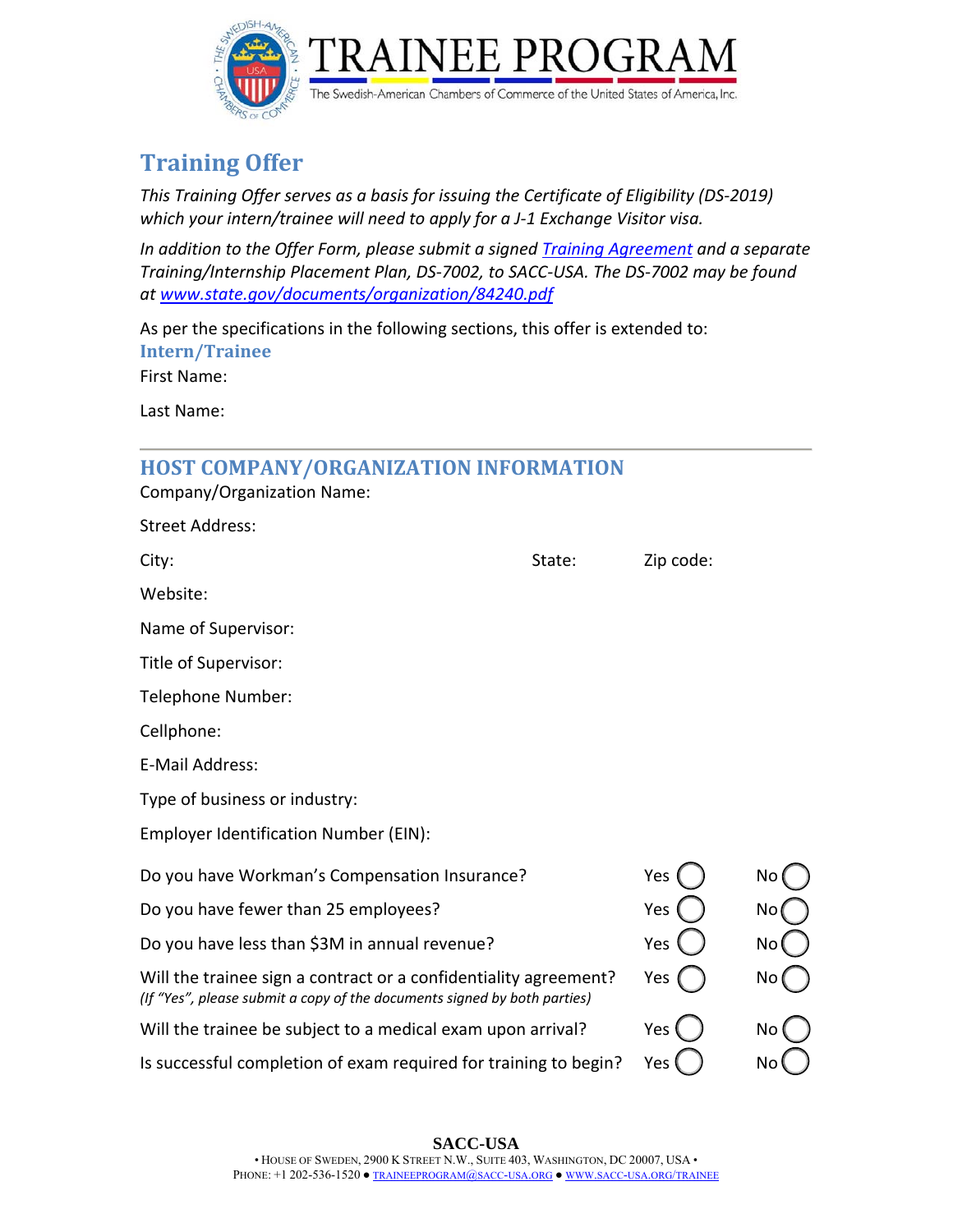

### **TRAINING POSITION**

Training position title:

Dates of training:

Number of months:

#### **EVALUATIONS**

The Host Organization agrees to submit evaluations of the training program to SACC‐ USA. *(Training programs of 6 months or less require only a final evaluation. Longer training programs require a mid‐point and a final evaluation.)*

A mid‐point evaluation will be due around:

A final evaluation will be due by the training end date:

## **FINANCIAL ARRANGEMENTS**

Estimated cost of living in host organization´s geographic location, per month: \$

Stipend to be paid intern/trainee, per month:  $\frac{1}{2}$  x months.

Total: \$

Please state other company provided benefits such as travel reimbursement, company owned vehicle, housing, cell phone, tools, uniform, etc., if any, and list the estimated monthly value each:

| <b>FEES</b><br>Duration | Member fee | Non-member fee |
|-------------------------|------------|----------------|
| Up to 3 months          | \$1000     | \$1,250        |
| 4-6 months              | \$1,400    | \$1,750        |
| 7-12 months             | \$1,900    | \$2,375        |
| 13-18 months            | \$2,200    | \$2,750        |

I understand that the above fees should be paid prior to issuance of the DS‐2019.

Send an invoice Charge account number **Exp.** Date *(Sorry, no AmEx)*